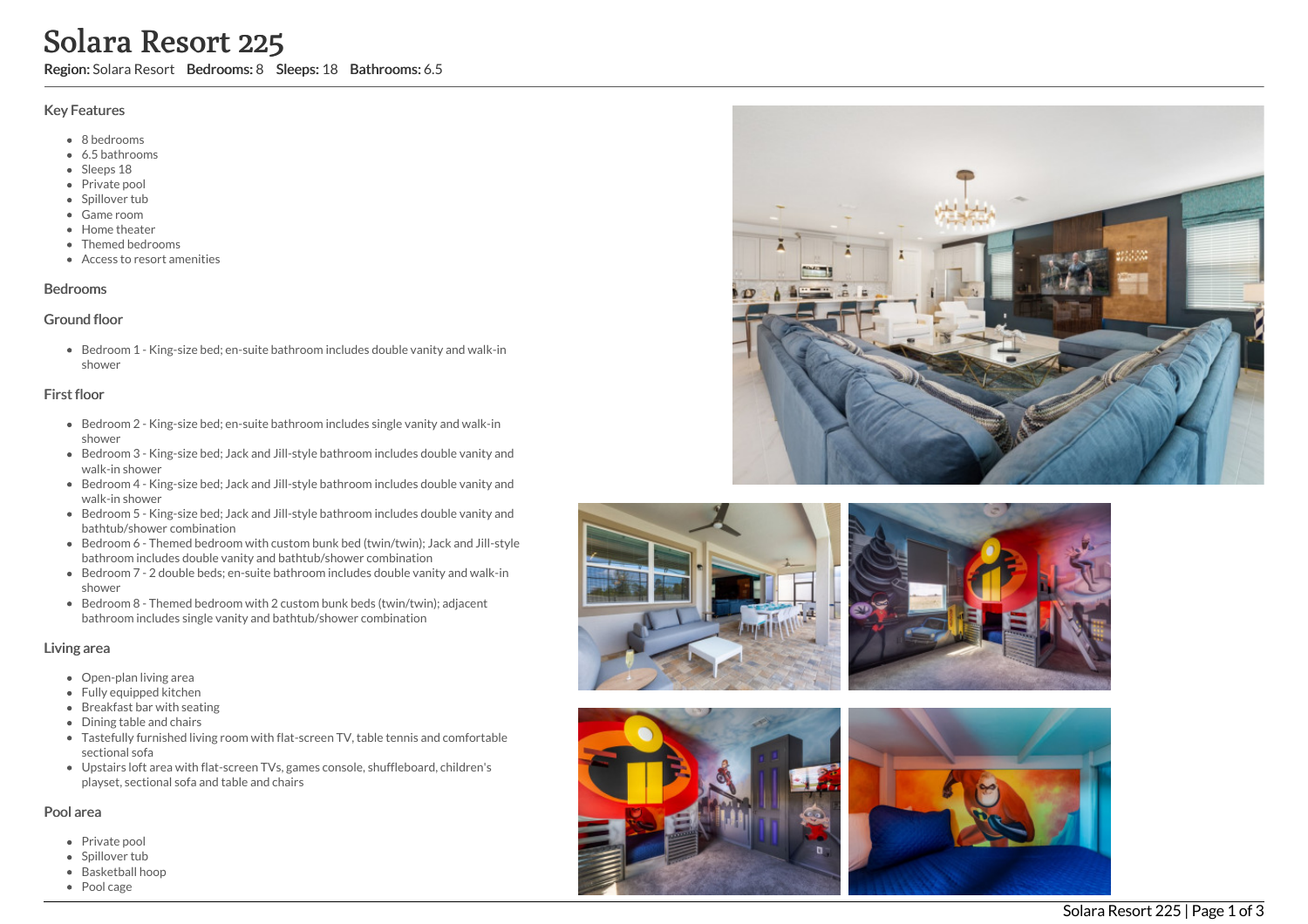- Sunloungers
- Covered lanai with outdoor lounge seating, foosball, connect four game and table and chairs

#### Home entertainment

- Flat-screen TVs in living areas and all bedrooms
- Game room with arcade games and basketball hoop game
- Home theater includes projector screen, arcade game and cinema-style seating

## General

- Air conditioning throughout
- Complimentary wifi
- Bedding and towels included
- Private parking

## Laundry room

- Washer and dryer
- Iron and ironing board

# Children's equipment available for hire

- $\bullet$  Crib
- Stroller
- $\bullet$  High chair
- Pack and play

## Resort facilities

Located just 8 miles from Disney, Solara Resort is a brand new, exclusive resort offering guests a wide range of luxury amenities for an unforgettable holiday experience. Whether you choose to relax and unwind poolside in your own private cabana, enjoy a drink at the Tiki Bar or take a break at the Gelato cafe - Solara is the perfect place for relaxing under the Florida sun. At the centre of the resort you will find the Clubhouse, which features an extensive water complex with activities to suit the whole family. Kids can enjoy the splash pad and water slide but for the more adventurous, there is the FlowRider wave simulator with an expert team on site to teach you how to surf! Solara also benefits from a range of sporting facilities including a fitness center, sports courts, walking trails and a soccer field. When it $\tilde{A}$  $\tilde{a}$ , $\tilde{a}$ , $\tilde{a}$ , $\tilde{a}$  finally time for a break, guests can relax in the top quality restaurants, cafes and bars available to everyone.

## Places of interest

- Airport 31 miles
- Disney World 8 miles
- Seaworld 18 miles
- Universal Studios 23 miles
- Legoland 30 miles
- Beaches (Cocoa Beach) 79 miles